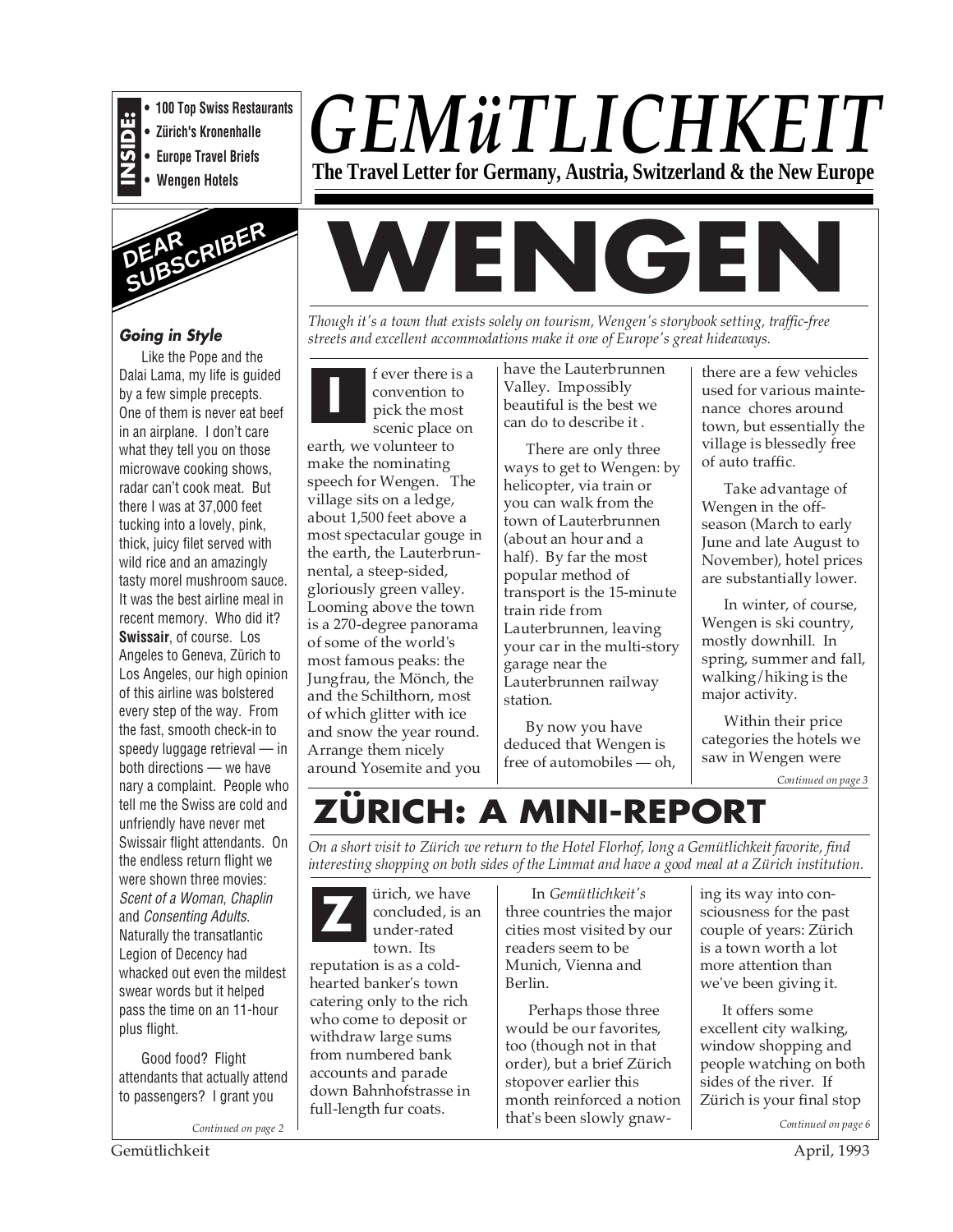#### *DEAR SUBSCRIBER Continued from page 1*

these are definitely airline innovations of the 1990s, but Swissair isn't stopping there. By the time this reaches you, passengers in their first class cabins will be able to choose movies prior to their flight and, once on board, swing their very own video screen out of the armrest slot and view their very own film(s) in the privacy of their very own seat. This is an innovation most of us will never experience, unless we rack up a ton of frequent flyer miles. But it is evidence of this airline's real commitment to being the best. Frankly, I think they are.

#### **Inexpensive Business Class**

One of the best travel deals around is the "Relax Class" on Swissair's charter subsidiary, **Balair**. I have spoken to subscribers who fly Balair year after year. They get same big, comfortable seats and pampering in-flight service as aboard scheduled carriers. Balair flies the new Airbus 310/325 from Newark, Orlando, Miami, Bangor, San Francisco and Anchorage. High-season economy roundtrip from Newark is \$660, Relax Class is \$1,040. From San Francisco prices are \$890 and \$1,450; from Florida, \$840 and \$1240; from Anchorage \$996 and \$1,440 and from Bangor there is no Relax Class service, only coach at \$720. There are discounts for children and in some cases shoulder season prices are slightly lower. Service is weekly. Phone 800/322-5247.

### **'Vickie Young' Scores Again**

While we're on the subject of excellence, earlier this month we were fortunate enough to again find ourselves at the **Victoria Jungfrau** in Interlaken. We used it as a base to explore the Jungfrau region of the Bernese Oberland. Two nights in the hotel's **La Terrasse Restaurant** reaffirm its place among the best restaurants we've reviewed (Gemütlichkeit, Feb. '93) in the past 18 months. As you know, blue jeans are our preferred dinner attire, a predilection that winds us up in the bistros and gasthausen of Germany, Austria and Switzerland. But about once a week in the course of the trip, a little candlelight, a good bottle of wine and some haute cuisine are in order. For this we have to dress up. I put on a tie, Liz wears nylons. As we were leaning back in our chairs at La Terrasse, after a particularly satisfying engorgement, Liz gave the food the highest possible praise when she said it was worth the tie and the nylons.

#### **What to Drive**

Over-priced and over-rated as rental cars in our view are the Mercedes Benz 190 and the BMW 316i or 318i. They are typically more than double the price of an Opel Astra or VW Golf but don't come close to delivering twice the value. In fact, they are only marginally more satisfactory. Trunk space in both categories of cars is about the same (14 cubic feet), the MBZ and BMW do have more power, better road handling and are heavier cars but not enough, in our opinion, to justify the extra expense. Three or four persons traveling

together will have more trunk space and more passenger space for less money in an Opel Omega, Ford Scorpio or VW Passat.

# **Car Rental Nightmare**

Here's a story to give one pause. It was told to me by a Gemütlichkeit subscriber who rented a car in Germany and drove it to Hungary. His first day in the country the car was stolen leaving him with the cars keys and nothing else. Our subscriber had taken the precaution of purchasing Collision Damage Waiver insurance so he owes the car rental company nothing. However, the trunk was full of luggage and his estimated loss of personal belongings is near \$7,000, which is not covered by any rental car insurance. Had he used a credit card to pay for his rental and cover the CDW he still would not have been covered for the theft of his belongings.

That set me to worrying about driving around Europe with cameras, camcorders and laptop computers in the trunk. I was relieved to learn that as part of my homeowners policy, my insurance company, United Services Automobile Association, does provide worldwide coverage for such losses. Whether that is a standard feature of most such policies, I do not know, but my advice is to find out if you are covered, well in advance of any European trips, particularly those that include countries where automobile theft is more common than it is in Germany, Austria and Switzerland.

# **Rating Key - Hotel**

| Vol. 7, No. 4 GEMÜTLICHKEIT<br>April, 1993<br>The Travel Letter for Germany, Austria, Switzerland & the New Europe                                                                                           | $\mathbf{I}$ | <b>NAILING NEV - FIGURE</b><br>Basic accommodations or a hotel that underachieves. Suitable only<br>for stays of one or two nights.<br>Good hotel, typical of its class. Suitable for a longer stay. |
|--------------------------------------------------------------------------------------------------------------------------------------------------------------------------------------------------------------|--------------|------------------------------------------------------------------------------------------------------------------------------------------------------------------------------------------------------|
| Editor & Publisher:  Robert H. Bestor, Jr.                                                                                                                                                                   | Ш            | A cut above other hotels in its price category.                                                                                                                                                      |
| Associate Editors:  E. Schiller, L. Troop                                                                                                                                                                    | IV           | Excellent accommodations.                                                                                                                                                                            |
| Contributing Editors:  C. Fischer, R. Holliday                                                                                                                                                               | - V          | A great hotel, world-class, could be a memorable experience.<br><b>Restaurants</b>                                                                                                                   |
| Design & Composition:  Paul T. Merschdorf                                                                                                                                                                    | 一姿           | Acceptable meals, but <i>only</i> if the price is right.                                                                                                                                             |
|                                                                                                                                                                                                              | ※※           | Good food but not good value, overpriced.                                                                                                                                                            |
| Subscription Dept:  Andrew Bestor, K. Steffans<br><b>Gemütlichkeit</b> (ISSN 10431756) is published monthly by UpCountry Pub-                                                                                | ☆            | Serves good, plain food, typical of the region.<br>A cut above other restaurants in its price category.                                                                                              |
| lishing, 2892 Chronicle Avenue, Hayward, CA 94542. TOLL FREE: 1-800/                                                                                                                                         | ☆☆           | Outstanding food and service.                                                                                                                                                                        |
| 521-6722 or 510/538-0628. FAX: 510/582-8296. Subscriptions are \$67 per                                                                                                                                      | ***          | A great restaurant in every respect                                                                                                                                                                  |
| year for 12 issues. While every effort is made to provide correct information<br>in this publication, the publishers can make no quarantees regarding<br>accuracy. Second-class postage paid in Hayward, CA. | G            | <b>Special Designations</b><br>By virtue of location, decor, special charm, warmth of management,<br>or combination thereof, an especially pleasant establishment.                                   |
| <b>POSTMASTER: SEND ADDRESS CHANGES TO:</b>                                                                                                                                                                  | s            | Offers significant value.                                                                                                                                                                            |
| Gemütlichkeit, 2892 Chronicle Ave., Hayward, CA 94542                                                                                                                                                        | ⊘            | Stay away.                                                                                                                                                                                           |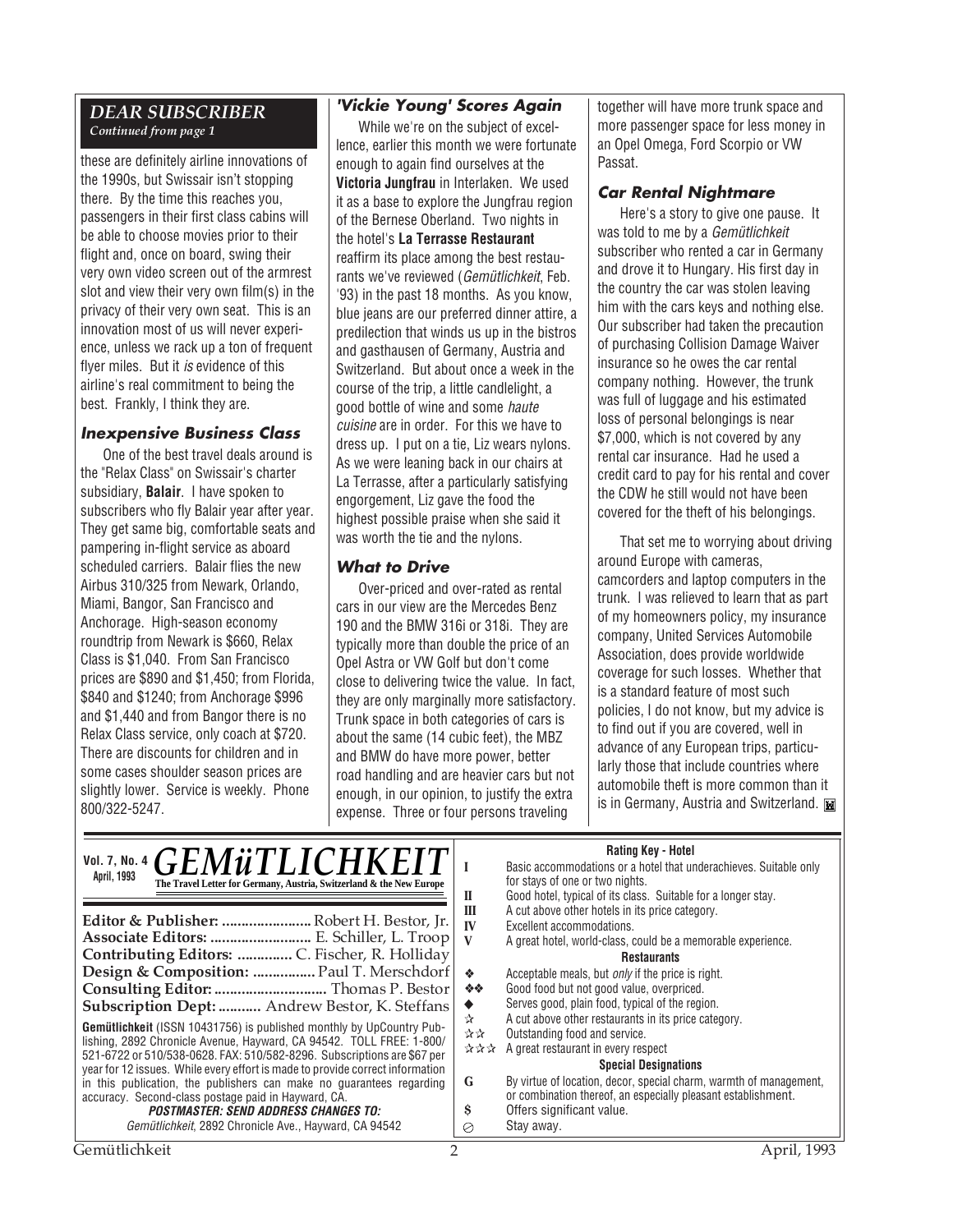#### *WENGEN Continued from page 1*

uniformly high quality. Virtually every guestroom in town has a view. Some are merely good, many are magnificent.

# **Hotel Regina**



**This is the best hotel we CHOICE** saw in Wengen. The Regina is a rambling, six-story, turn-of-century hotel that young Ariane and Guido Meyer have upgraded to near topclass luxury. Their refurbishments, however, have not broken the hotel's connection to its early days, at least in the public rooms which have a Victorian era feel. The spacious lobby is sprinkled with antiques and the large fireplace wouldn't look out of place in an English country manor. Great high windows and white wicker furniture give the main dining room a bright, winter garden atmosphere.

Guest rooms, nearly all of which have been recently redone, have more city elegance than country charm and all are different. The new sixth floor chambers are especially attractive, though there is no elevator between the fifth and sixth floors. The best in the house is Number 604, a junior suite on two levels with exposed beams, slanting ceilings, numerous skylights and a Jacuzzi bathtub. A slight drawback is that the bedroom is upstairs and the bathroom downstairs. A more traditional double room is Number 508, which is on a corner and has a canopied bed. The cozy "honeymoon room," Number 701, has a skylight in a slanting wall that affords a perfect view of the Jungfrau from the bed. Room Number 214 has a canopied bed and opens on to a very large terrace, perfect for sunbathing. It should be noted the terrace is shared by other second floor rooms.

The Regina is a four-star hotel and offers amenities and services appropriate to that classification.

The hotel's policy of displaying the pictures of local artists in the hotel's corridors is a tip-off that the Meyer family is trying hard to create a special hotel.

So far, so good.

Hotel Regina, CH-3823 Wengen, telephone 036/55 15 12, fax 036/55 15 74. Singles 111 Sfr. to 173 Sfr. (\$77-\$119), doubles 222 Sfr. to 346 Sfr. (\$127-\$239). Prices include halfboard, breakfast and dinner. Credit cards.

**Hotel Regina: III G**

# **Wengen**

Population 1,600 Altitude 1,275 meters/4,183 feet

Approximate distances from:

| Basel                       | $138 \text{ km}$ - 86 miles         |
|-----------------------------|-------------------------------------|
| Bern                        | 54 km - 33 miles                    |
| Genva                       | $147 \text{ km}$ - 91 miles         |
| Interlaken 20 km - 12 miles |                                     |
| Zürich                      | $101 \text{ km} - 63 \text{ miles}$ |

Wengen Tourist Office CH-3823 Wengen Phone: 036/55 14 14 Fax: 036/55 30 60

Bernese Oberland Tourist Office Jungfraustrasse 38 CH-3800 Interlaken Phone: 036/22 26 21 Fax: 036/22 57 16

Roundtrip train fare from Interlaken to Wengen is \$8 second classs, \$11 first class. Swiss Pass holders ride free between Wengen and Interlaken. The Eurailpass, however, will get you only as far as Interlaken. The parking garage at Lauterbrunnen costs 7 Sfr. (\$4.80) per day in summer and 10 Sfr. (\$7) in winter.

A one-day ski pass for the Kleine Scheidegg - Männlichen area is 48 Sfr. (\$33) for adults and 24 Sfr. (\$17) for children. A three-day pass good for the entire Jungfrau region is 126 Sfr. (\$87) for adults and 63 (\$43) for children

## **Hotel Silberhorn**

In the very center of the village, steps from the railway station, is the four-star Silberhorn. In comfort, room space and quality it ranks just behind the Regina.

On the rather ho-hum ground floor entry is the hotel's public restaurant and bakery. Things improve considerably on the first floor, however, where you'll find the reception and a lobby whose centerpiece is a piece of furniture that ratchets up the elegance quotient of almost any room, a grand piano. The best place to be at the Silberhorn, however, is on its spacious terrace where every table has a ringside seat to one of the world's great views.

The hotel's comfortable guestrooms are all similarly decorated and furnished. Many of them have fold-down beds which makes for increased daytime living space.

Number 429 is a large double with superior views of the great peaks and a separate sitting area with sofa and two comfortable chairs. Number 328 is a two-room studio with kitchenette, a separate bedroom, fold-down double bed in the living area. It would be ideal for a family or two couples.

As with most hotels that have only refurbished a portion of its guestrooms, the Silberhorn's newer rooms are worth the extra money.

Hans-Jakob Beldi, the Silberhorn's affable manager, regularly leads guests on half-day walks. The hotel can pack you a lunch.

Hotel Silberhorn, CH-3823 Wengen, telephone 036/56 51 31, fax 036/55 22 44. Singles 122 Sfr. to 215 Sfr. (\$84-\$148), doubles 184 Sfr. to 370 Sfr. (\$127-\$255). Prices include half-board, breakfast and dinner. Credit cards.

*Continued on page 4* **Hotel Silberhorn: II**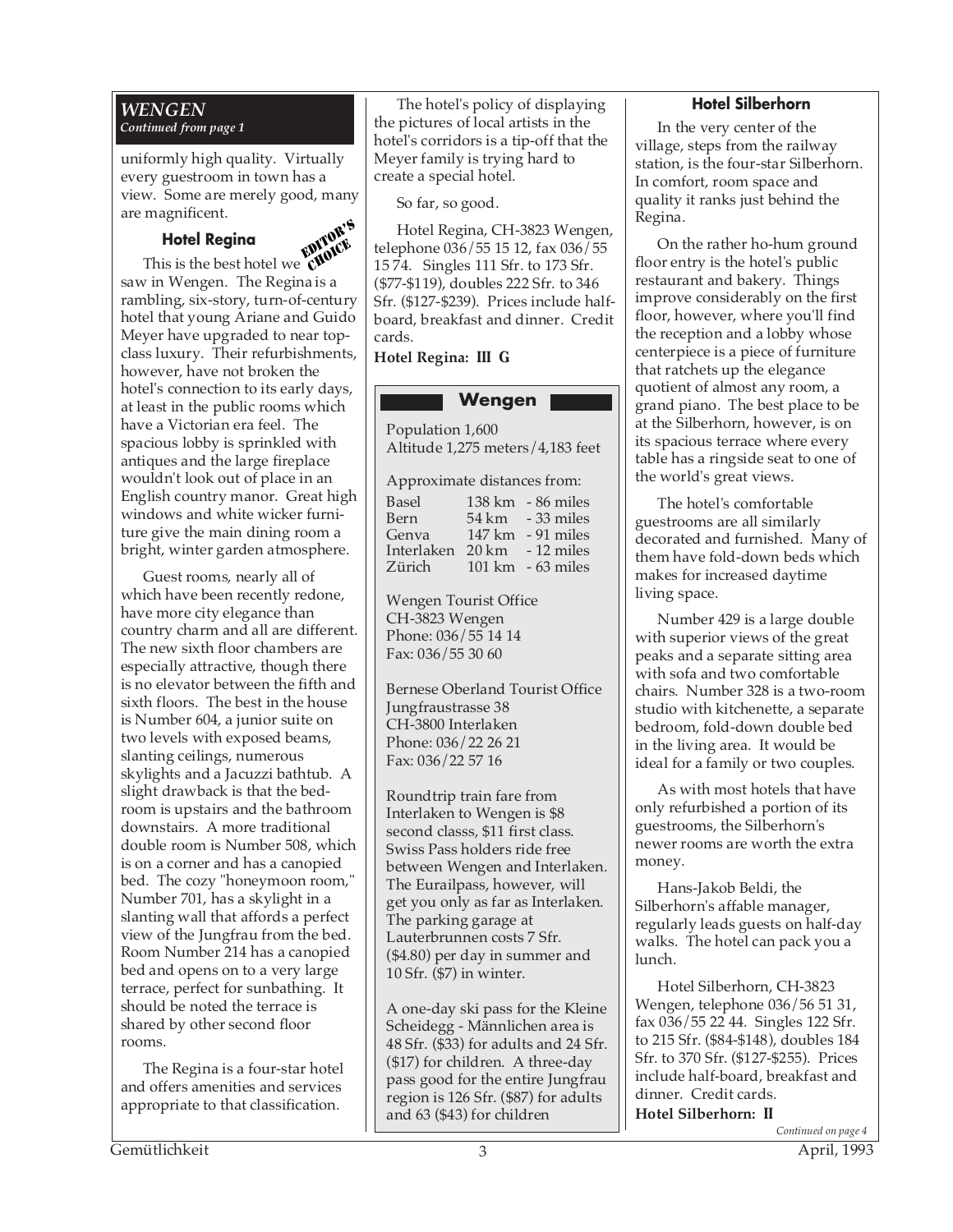#### *WENGEN HOTELS Continued from page 3*

#### **Falken-Hotel**

The best thing about the Falken, other than the Cova family who have owned the hotel since it was built 108 years ago, is its aura of another time. The wonderfully nostalgic lobby, dining room and other public rooms don't look like they've changed much since 1885. No rush to refurbish here; instead the Covas proudly maintain the hotel's creaky, herringbone wood floors and the handsome old washbasins which were installed in guest rooms long before the private bathrooms. But do not misunderstand, the Falken is well preserved, not a decaying relic.

Our recommended single is Number 19 and a roomy double is Number 10, on a corner with the herringbone floors, oriental rugs and, sorry about this, shocking orange furniture.

Music is an important part of life at the Falken. There is a separate music room where regular concerts and recitals are sponsored by the owners .

During the summer months the front of the hotel is a vine-covered arcade and on the lawn guests sit at tables under massive old chestnut trees. At the side of the building is a small stage for folkloric shows and a grill for outdoor barbecue parties.

When someone surreptitiously stooped to smell flowers on a table in the dining room, Andrea Cova conveyed his entire philosophy as a hotelier when he said sharply, "They are fresh, this is not a plastic hotel."

Like its owners, the Falken has character.

Herr Cova offers a 10% discount off the rates below if you book

directly with the hotel.

Falken-Hotel, CH-3823 Wengen, telephone 036/56 51 21, fax 036/55 33 39. Singles 115 Sfr. to 140 Sfr. (\$66-\$97), doubles 190 Sfr. to 280 Sfr. (\$131-\$193). Prices include halfboard, breakfast and dinner. Credit cards.

**Falken-Hotel: II G**

# **Hotel Alpenruhe**

Simple but beautifully maintained rooms. We were truly amazed to learn that the carpets, walls, ceilings and furniture are all circa 1978, a testimony to the sort of house kept by Ms. Marion Prevost. In a country of extraordinarily clean hotels, this one stands out.

Every hotel in Wengen is quiet but this one, at the far end of the village, is especially so.

Since the Alpenruhe is at the north end of the village, and slightly above it, most guest rooms look out over the town and on to the mountains. Unfortunately, many rooms are somewhat small and none we saw had sofas or easy chairs. Ask for room Number 25, one of the few with the original hardwood floors still not covered with carpeting. It has a re-done bathroom and is on a bright, pleasant corner. Our second choice would be the large double, Number 45, which has a splendid view. For a single, try Number 43.

The Alpenruhe, which does not accept groups, offers excellent value.

Hotel Alpenruhe, CH-3823 Wengen, telephone 036/55 27 44, fax 036/55 27 77. Singles 91 Sfr. to 118 Sfr. (\$63-\$81), doubles 176 Sfr. to 236 Sfr. (\$121-\$163). Prices include half-board, breakfast and dinner. Credit cards. **Hotel Alpenruhe: II \$**

# **Hotel Bernerhof**

This two-star hotel on the main street of the village offers low cost lodgings provided you are amenable to walking down the hall to the bathroom. Rooms with private bathroom facilities are so small that it is worth the small additional cost to move up substantially in space and quality to the Alpenruhe or the Falken. For the most part, the Bernerhof's rooms are small and plain with a tiny shower and toilet built into one corner of the room. Wash basins are in the bedroom. Rooms are clean but the furniture is a little beat up. Most, however, come with television, something you don't get at the Alpenruhe.

Our recommended doubles are Number 307 or Number 209, which is smaller but has better furniture.

A very pleasant single is Number 101, on a corner with many windows.

The hotel has no elevator.

Number 207, which would accommodate a family of four, has a real bathroom, opposed to the tiny boxes installed in most other rooms that have private facilities.

We had a light but satisfying lunch at one of the Bernerhof's sidewalk tables; good soup and outstanding salad (11.5 Sfr./\$8) of chopped *wurst* and fresh vegetables.

Hotel Bernerhof, CH-3823 Wengen, telephone 036/55 27 21, fax 036/55 33 58. Singles 90 Sfr. to 112 Sfr. (\$62-\$77), doubles 180 Sfr. to 224 Sfr. (\$124-\$154). Prices include half-board, breakfast and dinner. Credit cards. **Hotel Bernerhof: I**M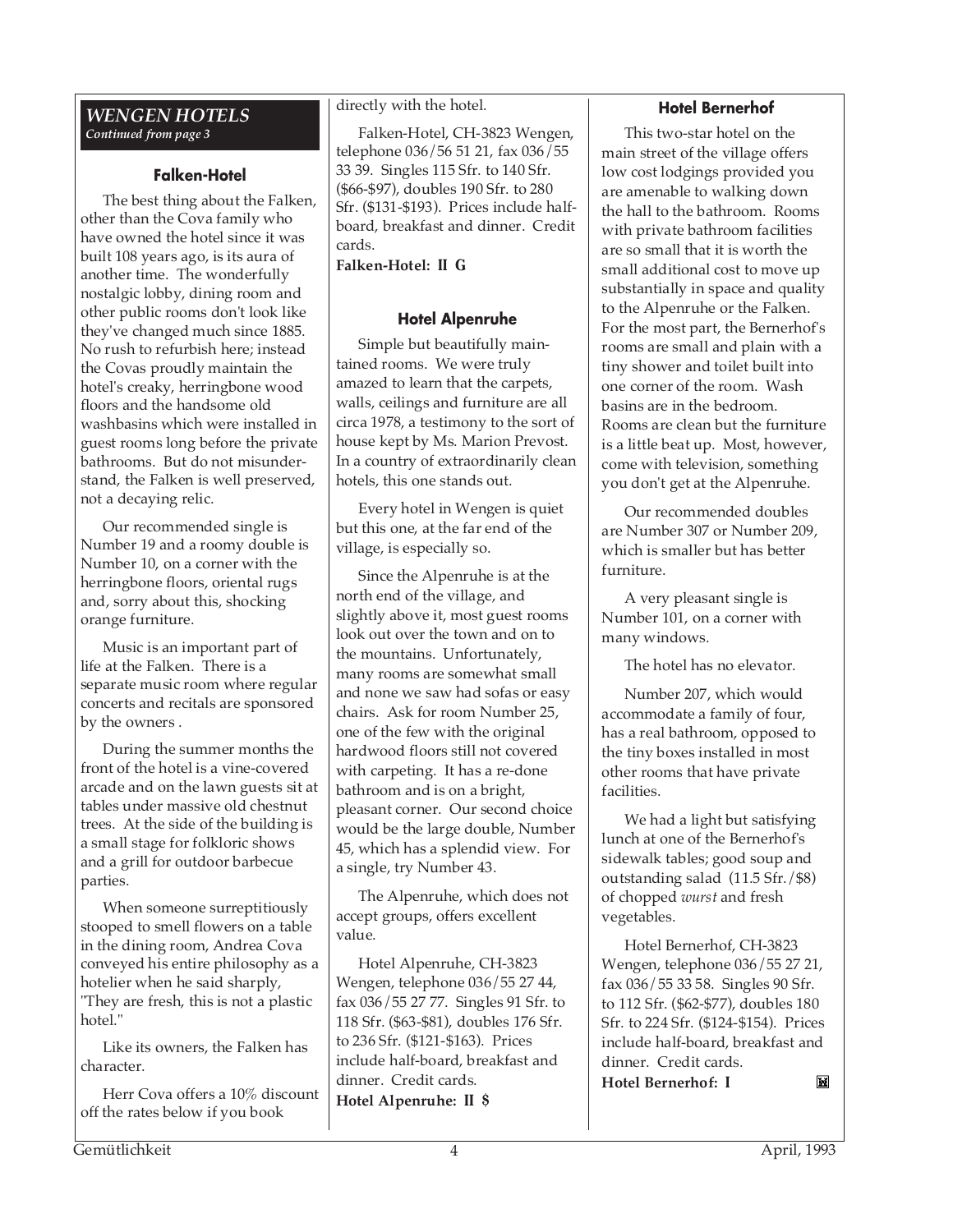

#### **Salzburg Festival Notes**

This year's Salzburg Festival, which runs from July 23 until August 31, features the Vienna Philharmonic, the London Philharmonic, the Berlin Philharmonic, the Oslo Philharmonic, the ORF Symphony Orchestra, the Budapest Festival Orchestra and the SWF Symphony Orchestra. Conductors include Lorin Maazel, Sir Georg Solti, Ricardo Muti, Seiji Ozawa, Claudio Abbado, Yehudi Menuhin, Mariss Jansons and James Levine. Among the soloists will be Jessye Norman, Christa Ludwig, Hermann Prey and Samuel Ramey. Some of the opera's to be performed are Mozart's *Cosi fan Tutte* and *The Magic Flute*, Verdi's *Falstaff*, *Salome* by Richard Strauss and *L'Orfeo* by René Jacobs.

Tickets are difficult to obtain at this late date but you can try. Call 662/844501 or fax 662/846682.

## **New Innsbruck City Map**

The city of Innsbruck has published a new visitors map and an English version is available. In addition to the street map, the town's key sights, including color photos and a brief description of each, are presented with a cross reference to their location on the map. On the reverse side of the map is such practical information as the location of pharmacies, medical assistance, bike rental, money exchange, tourist information centers, post offices, airline offices and so on. The maps are available free of charge from the Austrian National Tourist Office, 11601 Wilshire Blvd., #2480, Los Angeles CA 90025, phone 310/477- 3332, fax 310/477-5141.

## **Picasso in Munich**

Fifty paintings, 60 drawings and nine sculptures of Pablo Picasso on loan from various museums and private collections are on display until June 6 at Munich's Art Gallery of the Hypo Cultural Foundation. The exhibition is dedicated to the last half of Picasso's life. The Gallery is located at Theatinerstrasse 15, telephone 089/224412.

#### **Inexpensive Mosel Stay**

Piesport, a very old wine village on the Mosel, offers stays of one week that include seven nights accommodations, half-board, an excursion to Rüdesheim and a good-bye gift of a bottle of Piesporter Goldtröpfchen for from 267 DM (\$161) per person. Information: Verkehrsbüro, St.-Martiin-Strasse 27, D-5555, Piesport, phone 06507/2027.

## **Private Tour of Frankfurt**

For those with plenty of time to kill at the Frankfurt Airport how about a two-and-a-half hour drive around the city with your own personal tour guide? For 140 DM (\$89) up to four persons can hire a taxi with an English-speaking driver from the city's Taxi Central. Contact Taxi-Union, Gutleutstrasse 98, D-6000, Frankfurt, telephone 069/252830, fax 069/231928.

## **More Vienna Air Service**

Vienna is becoming more accessible by air from the U. S. For those who want to fly directly to the city here is a summary of the available service.

**Austrian Airlines:** Daily nonstops from New York beginning April 4. Five one-stop flights weekly from Chicago via Copenhagen.

**Delta Airlines:** Non-stops on Tuesday and Thursday from New York and a one-stop on Saturday.

**TWA:** One-stop flights from New York daily except Sunday.

**Lauda Air:** One-stop service from Miami on Tuesday, Thursday and Saturday. One-stop service via Munich from Los Angeles on Monday, Wednesday, Friday and Sunday. (All in conjunction with Lufthansa.) Ľ

# **READERS' FORUM**

# **Misunderstanding Or...?**

While on business last October I passed through Füssen and decided to follow your recommendation and stay at the Pension Heim. I was greeted by a young lady, who told me a room with breakfast was 52 D-marks. I was given a nice room with double bed, but not requested to sign any registration. At breakfast the next morning, it turned out that the young lady had misunderstood my imperfect German and thought I was with my wife. On check-out, the owner told me there had been a mistake, that I had been put in the wrong room and the charge was 60 D-marks. I was at a disadvantage in the language and not about to argue over eight marks as the room and stay had been very pleasant. Actually, the hotel was only half full, so I don't think I was depriving a couple of a room. So I paid the 60 D-Marks and asked for a receipt. The owner told me if he had to give me a receipt, he would have to charge more due to taxes. I left without a receipt!

 I felt I was being taken advantage of. If the young lady thought I was two people, and the charge was 52 D-marks, how come on becoming a single the charge increased to 60 D-marks? Secondly, in addition to taking advantage of me, he was also making cash money on the side.

I thought you might want to warn your readers about the potential for this kind of thing. The Pension Heim is a very nice place and good value, and I would certainly go again, but this did leave a bad taste following an otherwise pleasant visit.

Incidentally, I also followed your recommendation of the pub that is a short walk from the Heim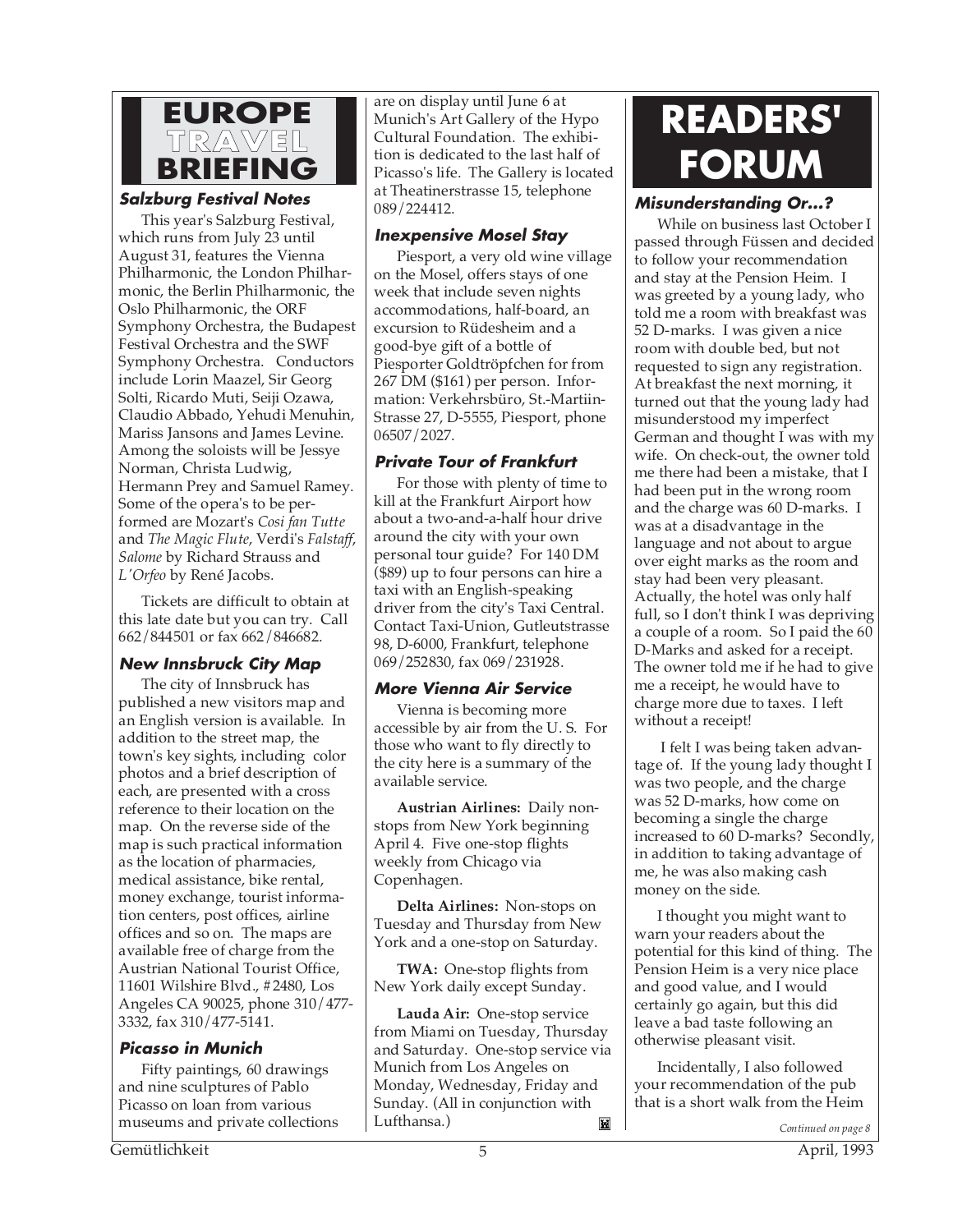#### *ZÜRICH Continued from page 1*

before returning to the U. S. it's also a good place to make last minute gift purchases.

Here, beginning with the Florhof, is an accounting of our brief visit.

# **Hotel Florhof** EDITOR'S

This year we returned  $\mathbf{\dot{v}}$  to the **Hotel Florhof**, on the left bank of the Limmat, which, based on a visit in 1988, we included in our "50 Best" hotels book. CHOICE

The linchpin of this quiet and genteel house positioned just above Zürich's old town in the city's cultural heart, is Herr Hans Schilter, for more than 30 years its manager. He now welcomes the children and grandchildren of his early guests.

This kind and courtly man is the very essence of European hospitality. He is calm, friendly, capable and most of all, genuine. Quite obviously he immensely enjoys both his business and his customers.

*Gemütlichkeit* recently published a letter from a subscriber who had a disappointing stay at the Florhof. We are acquainted with the reader well enough to know she didn't imagine her bad experience. It was one of the reasons we decided to return.

But our visit turned up nothing but roses. Herr Schilter seemed to be constantly in the reception area bestowing his largesse on all who passed through. The bearish night manager was a lot more teddy than grizzly and the servers at breakfast were also most pleasant. No doubt our subscriber ran afoul of someone at the Florhof that we didn't encounter.

Physically, the Florhof falls short of luxury. Comfortable and quiet it is, but nothing more. The

breakfast buffet, though hardly sumptuous, was adequate.

Guest rooms are sufficient in size for a city hotel where guests are away from their rooms during the day. They are clean, have welllit bathrooms, good reading lights, comfortable beds, good linen and are equipped with mini-bars and remotely controlled color TVs with the usual cable channels including CNN. Strangely, there were no washcloths in our bathroom. The room, however, (Number 22) is the only one in the house that retains the original plaster detailing on its ceiling. (The building has a history that can be traced back to 1576.)

Parking is difficult at the Florhof. At Herr Schilter's direction we parked our car in the hotel's driveway and left the keys with the porter who moved it as needed. The cost for this service was a modest 5 Sfr. (\$3.50) per day.

Ultimately — after it fulfills some basic requirements, which the Florhof certainly does — a hotel comes down to its employees and how they relate to their guests. In that respect the Florhof gets very high marks. For those who want a quiet, well-located Zürich headquarters at a fair price, we don't know of a better place than the Florhof. It is easy to see why many of you return year after year.

Hotel Florhof, Florhofgasse 4, 8001 Zürich, telephone 01/261 44 70, fax 01/261 46 11. Singles 150 Sfr. to 190 Sfr. (\$103-\$131), doubles 210 Sfr. to 280 Sfr. (\$145-\$193). Major cards. **Hotel Florhof: III G**

# **Out for a Stroll**

After settling in at the Florhof we set out to find lunch and perhaps do a bit of shopping. The hotel is close to Niederdorf-Strasse and its various offshoots, a network of winding, narrow streets of antique stores, small galleries and cafés.

### **A Cheap Lunch**

In this district is a somewhat disreputable looking little bistro that serves good food and beer at low (for Zürich) prices. The tables at **Rheinfelder Bierhalle**, 19 Marktgasse (not the larger establishment of the same name on Niederdorf-Strasse), are occupied by local characters full of good cheer. On a recent Saturday afternoon the *stammtisch* was rollicking. A short-haired, ruddyfaced woman in a leather jacket opened fire with a water pistol at a man in his mid-70s wearing a rumpled wheat-colored suit and a bizarre necktie. Blearily looking on from an adjacent table was a well-oiled biker type sporting a black shirt with the phrase "Easy Riders Chopper Club" over a Hell's Angels style logo. In one corner, oblivious to these shenanigans, a young couple with a preschool child lunched on the special of the day, Calamari with tartar sauce (13.50 SFR./\$9.30). In another corner, also ignoring the *stammtisch* antics was a small group of smartly dressed women.

In summary: good food, authentic atmosphere, friendly people.

Rheinfelder Bierhalle, 19 Marktgasse, Inexpensive. ◆

# **Gift Shopping**

As you might suspect, Zürich is a shopper's Valhalla. But while our cursory strolls uncovered a number of unusual stores and much attractive merchandise, we saw no bargains.

• At 61 Niederdorf-Strasse is **messer Dolmetsch**, a sort of Swiss-style Sharper Image. A set of five Henckels knives in a drawer that pulls out of a wooden cutting board is 389 Sfr. (\$268). Neat Swiss Railway watches start at 100 Sfr. (\$69).

*Continued on page 8*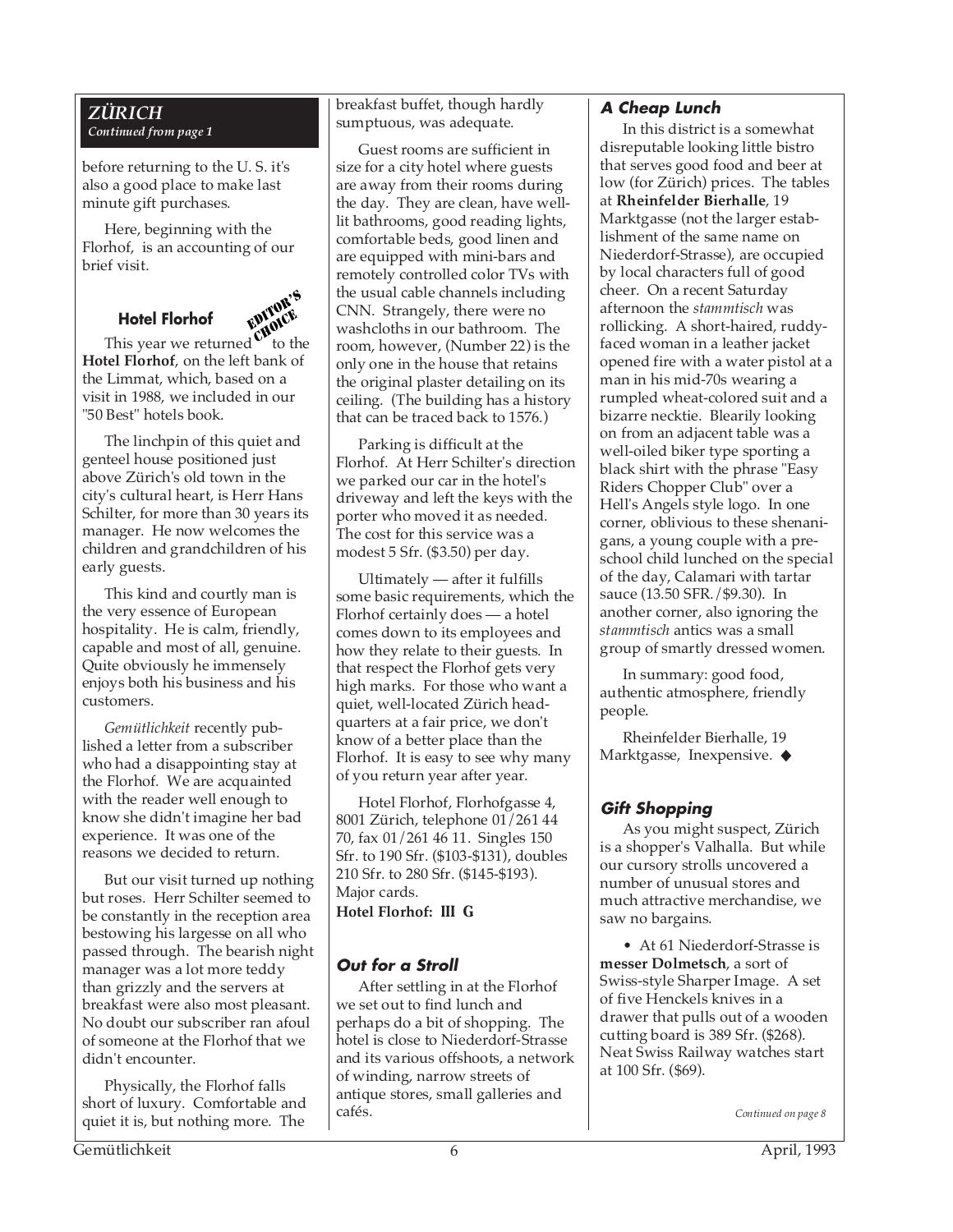# **SWITZERLAND'S 100 BEST RESTAURANTS**

*This list is compiled each year by the Swiss publication* **Die Weltwoche***. After the name of each restaurant is the city — and usually the region or canton — in which it is located and its telephone number. In parenthesis is the restaurant's 1992 standing.*

1. (1) Girardet, Crissier, Lake Geneva, 021-634-0505 51. (49) L'Ermitage, Clarens, Lake Geneva, 021-964-4411 2. (2) Petermann's Kunststuben, Küsnacht, Zurich, 01-910-0715 52. (50) Auberge du Grand Pin, Peseux, Neuchatel, 038-31-7707 3. (4) Stucki, Basel, NW Switzerland, 061-35-8222 53. (52) Davoserhof, Davos, Graubünden, 081-43-6817 4. (3) Le Pont-de-Brent, Brent, Lake Genva, 021-964-5230 54. (69) Martin, Flüh, NW Switzerland, 061-75-1002/08 5. (10) Pierroz (Rosalp), Verbier, Valais, 026-31-6323 55. (54) Sonne, Schuenenberg, Eastern Switzerland, 032-89-1545 6. (5) Fischerzunft, Schaffhausen, Eastern Switzerland, 053-25-3281 56. (53) Auberge de Vouvry, Vouvry,Valais, 025-81-1107 7. (6) L'Ermitage, Vufflens-le-Château, Lake Geneva, 021-802-2191 57. (51) Flühgasse, Zürich, 01-53-1110 8. (--) Jöhri's Talvo, Chamfèr, Graubünden, 082-3 44 55 58. (21) La Rochette, Boncourt, Jura, 066-75-5614 9. (9) Auberge du Raisin, Cully, Lake Geneva, 021-799-2131 59. (55) Linde, Stans, Central Switzerland, 041-61-2826 10. (11) Nik Gygax (Löwen), Thoringen, Bernese Mittelland, 063-61-2107 60. (57) Waldhof, Schaanwald, Liechtenstein, 075-3-1138 11. (16) Witschi's, Unterengstringen, Zurich, 01-750-4460 61. (66) Auberge de Pinchat, Carouge, Geneva, 022-42-3077 12. (18) Real, Vaduz, Liechtenstein, 075-2-2222 62. (--) Le Vieux Manoir, Murten, Fribourg, 037-71-12-83 13. (13) Fletschhorn, Saas Fee, Valais, 028-57-2131 63. (71) Bürgis Burehof, Euthal, Central Switzerland, 055-53-2417 14. (23) Du Cerf, Cossonay, Lake Geneva, 021-861-2608/3657 64. (--) Conca Bella, Vacallo, Ticino, 091-43-74-74 15. (10) Le Béarn, Geneva, 022-321-0028 65. (62) Hubli's Landhaus, Davos, Graubünden, 081-46-2121 16. (12) Le Chat-Botté, Geneva, 022-731-6532 66. (61) Chez Armin (Bad Maisprach), Maisprach, NW Switzerland, 061-841-1818 17. (20) Centenario, Locarno, Ticino, 093-33-8222 67. (59) Ratskeller, Schwyz, Central Switzerland, 043-21-1087 18. (19) Les Continents (Intercontinental), Geneva, 022-734-6091 68. (83) Bumanns Kulinarium, Naters, Valais, 028-23-6364 19. (22) Rathauskeller, Zug, Central Switzerland, 042-21-0058 69. (87) Sihlhalde, Gattikon-Thalwil, Zurich, 01-720-0927 20. (--) Le Neptune (Du Rhône), Geneva, 022-731-98 31 70. (45) La Cassolette, Carouge, Geneva, 022-42-0318 21. (17) Lion d'Or, Cologny, Geneva, 022-736-4432 or 022-736-5447 71. (65) Spycher, Kirchdorf, Bernese Mittelland, 031-781-1834 22. (15) De la Tour, La Tour-de-Trême, Fribourg, 029-2-7470 72. (67) Pinte, Dättwi, NW Switzerland, 056-83-2030 23. (35) Le Boccalino, St-Blaise, Neuchatel, 038-33-3680 73. (84) Eichmühle, Wadonswil, Zurich, 01-780-3444 24. (14) Le Cygne (Noga Hilton), Geneva, 022-731-9811 74. (58) Ochsen, Gossau, Eastern Switzerland, 071-85-2531 25. (8) Paradies, Ftan, Graubünden, 084-9-1325 75. (74) Da Veraguth, Sagogn, Graubünden, 081-921-6464 26. (31) De la Gare, Le Noirmont, Jura, 039-53-1110 76. (73) Riesbächli, Zürich, 01-55-2324 27. (32) Santabbondio, Lugano, Ticino, 091-54-8535/2266 77. (--) Albana, Silvaplana, Graubünden, 082-4-92-92 28. (28) Schlüssel, Mels, Eastern Switzerland, 085-2-1238 78. (88) Pöstli, Lachen, Central Switzerland, 055-63-1291 29. (25) Bellevue-Grill (Bellevue), Bern, Bernese Mittelland, 031-22-4581 79. (64) Thuri's Blumenau, Lommenschwil, Eastern Switzerland, 071-38-3570 30. (30) Châteauvioux, Satigny, Geneva, 022-753-1511 80. (--) Wirthschaft St Pelagius, St Palagiberg, Thurgau, 071-98-14-34 31. (26) Chesery, Gstaad, Bernese Oberland, 030-4-2451 81. (92) La Côte, Corin-sur-Sierre, Valais, 027-55-1351 32. (38) La Rosaraie, Yvorne, Lake Geneva, 025-26-5367 82. (89) La Bagatelle (Le Grand Chalet), Gstaad, Bernese Oberland, 030-8-3252 33. (29) Teufelhof, Basel, NW Switzerland, 061-261-1010 83. (--) Schloss Falkenstein, Neidergosgen, Solothurn, 064-41-11-26 34. (33) Pöschtli, Magden,NW Switzerland, 061-841-1125 84. (--) La Perle du Lac, Geneva, 022-731--79-35 35. (36) Moospinte, Münchenbuchsee,Bernese Mittelland, 031-869-0113 85. (99) Sonne, Dielsdorf, Zurich, 01-853-1245 36. (39) Walserstube (Walserhof), Klosters, Graubünden, 081-69-4242 86. (96) Auberge de Zahringen, Fribourg, Fribourg, 037-22-4236 37. (24) La Grappe d'Or, Lausanne, Lake Geneva, 021-23-0760 87. (94) Zur Faktorei, Bach, Zurich, 01-784-0316 38. (41) Tübli, Zürich, 01-251-2471 88. (--) Schultheissenstube (Schweizerhof), Bern, 031-22-45-01 39. (34) Le Gourmet (Forum), Martigny, Valais, 026-22-1841 89. (--) Lindergarten, Zell, Lucerne, 045-88-22-55 90. (79) Alpenblick, Wilderswil, Bernese Oberland, 036-22-0707 40. (63) Motto del Gallo, Laverne, Ticino, 091-93-2871 41. (48) Krone, Batterkinden, Bernese Mitteland, 065-45-3434 91. (--) Le Petit, St Legier, Vaud, 021-88-22-55 42. (40) Schäfli, Wigoltingen, Eastern Switzerland, 054f-63-1172 92. (95) Le Fauteuil, St-Sulpice, Lake Geneva, 021-691-2021 43. (--) Rosa Tschundi, Gockhausen, Zürich, 01-821-03-95 93. (91) Hostellerie de la Vendée, Petit-Lancy, Geneva, 022-792-0411 44. (37) Al Portone, Lugano, Ticino, 091-23-5995/5511 94. (56) Nussbaumer, Aesch, NW Switzerland, 061-78-1685 45. (44) Sonne, Stein am Rhein, Eastern Switzerland, 054-41-2128 95. (82) Schäfli, Altnau, Eastern Switzerland, 072-65-1847 46. (--) Adler, Nebikon, Lucerne, 062-86-21-22 96. (--) Chasté Tarasp, Graubünden, 081-864-17-75 47. (42) Du Cerf, Crans-près-Celigny, Lake Geneva, 022-776-2323 97. (--) Chez Jeannette, Aarau, 064-22-77-88 48. (46) Les Quatre Saisons (Europe), Basel, 061-691-8044 98. (--) Hirschen Amriswil, Thurgau, 071-67-79-71 49. (43) Königstuhl, Zürich, 01-261-7618 99. (47) Anker, Lutzenberg, Eastern Switzerland, 071-44-1412 50. (85) Zur Mühle, Fläsch, Graubünden, 085-9-1054 100. (--) Ochsen, Neuendorf, Solothurn, 062-61-11-43 M

Gemütlichkeit 7 April, 1993